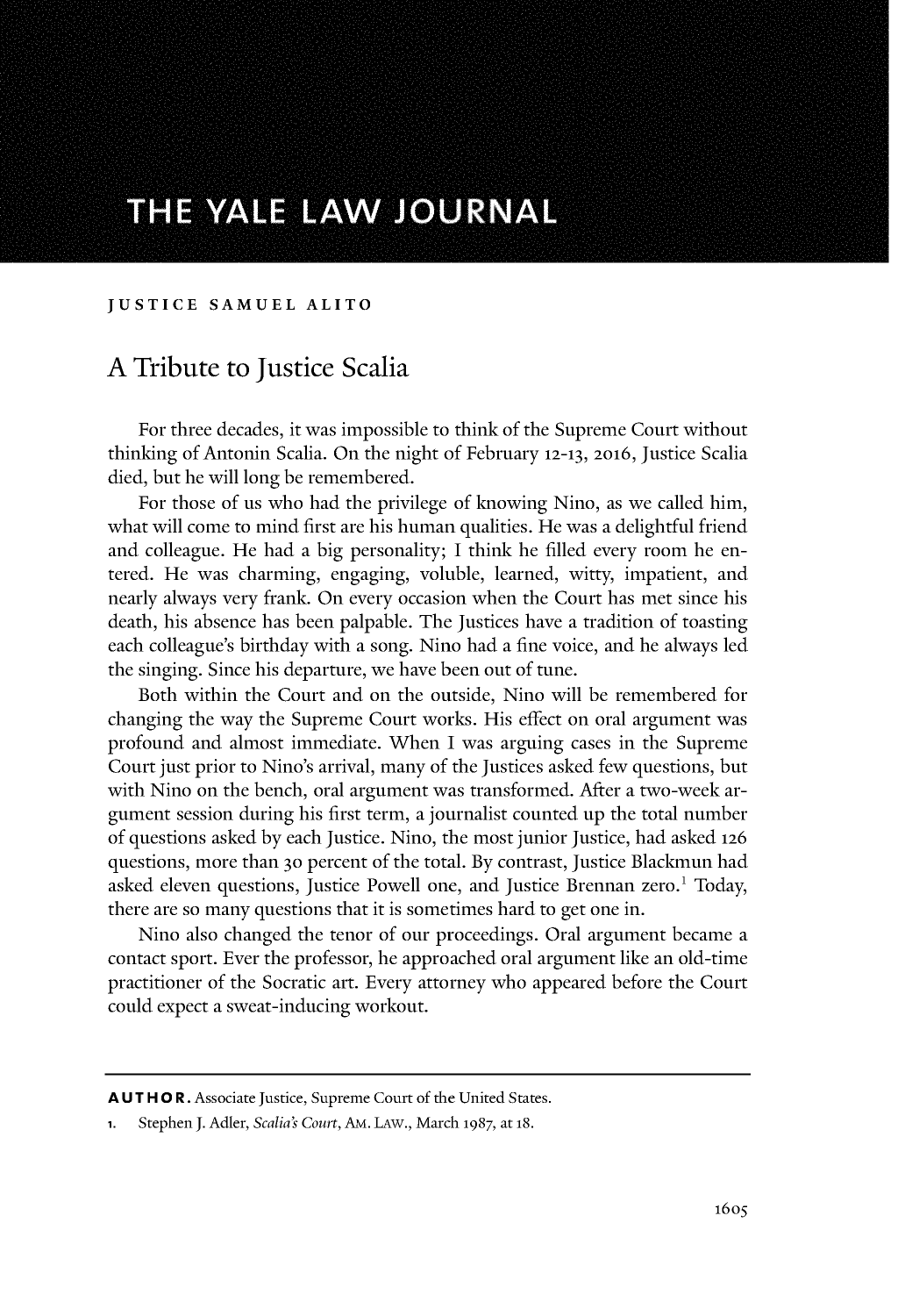On the bench, Nino was formidable, but he was also entertaining. The Court reporters who prepare transcripts of our arguments include a note whenever the audience laughs, and every once in a while, someone counts up the number of times each Justice induces audience laughter. These surveys invariably identified Nino as the funniest Justice.

Nino also introduced a new opinion-writing style - sharper, cleaner prose, laced with memorable phrases. His majority opinions were lucid and to-thepoint, but his distinctive voice emerges most clearly in his separate opinions, where he did not need to accommodate anybody else's preferences. These writings featured a very New York, in-your-face attitude. **They** are fun to read unless you are the target of his criticism.

**I** got a taste of this during my first full term on the Court in a case called *Hein v. Freedom from Religion Foundation.2* The case involved the issue of taxpayer standing to raise an Establishment Clause claim. Taxpayers generally do not have standing to challenge the constitutionality of government programs,<sup>3</sup> but in *Flast v. Cohen<sup>4</sup>*the Court **held** that taxpayers do have standing to raise Establishment Clause claims. Assigned to write for the Court, **I** drafted an opinion that **I** hoped would hold five votes. The opinion distinguished but did not overrule *Flast.*

Nino cared a lot about standing and thought that *Flast* was indefensible,' so he refused to join my opinion and aimed a withering fusillade at the plurality.<sup>6</sup> **My** attempt to distinguish *Flast,* he thundered, was "utterly meaningless," inconsistent with the "rule of law," "[un]principled," and "[in] sane."' **I** knew the comments were not personal. That was just Nino's way. He did not pull his punches, and he was unwilling to compromise his principles in order to rack up wins.

None of us now on the Court writes quite like Nino, and **I** doubt that we could if we tried. But it is easy to see Nino's influence in our opinions and in those of lower court judges. In this and many other ways, Nino **left** his mark.

Although Nino's impact on the inner workings of the Court is important, his greatest contributions **by** far go to the central question for all members of

**<sup>2.</sup> 551 U.S.** *587* **(2007).**

*<sup>3.</sup> See id., at 599;* Frothingham v. Massachusetts, **262 U.S. 447 (1923);** Massachusetts v. Mellon, **262 U.S.** 447 **(1923).**

<sup>4.</sup> **392 U.S. 83 (1968).**

**<sup>5.</sup>** *See Hein,* **551 U.S.** at **618** (Scalia, **J.,** concurring in the judgment).

**<sup>6.</sup>** *Id. at* **631.**

**<sup>7.</sup>** *Id.* at **618, 628.**

**<sup>8.</sup>** *See* William K. *Kelley,JusticeAntonin Scalia and the Long Game,* So GEO. WASH. L. REv. 1601 **(2012).**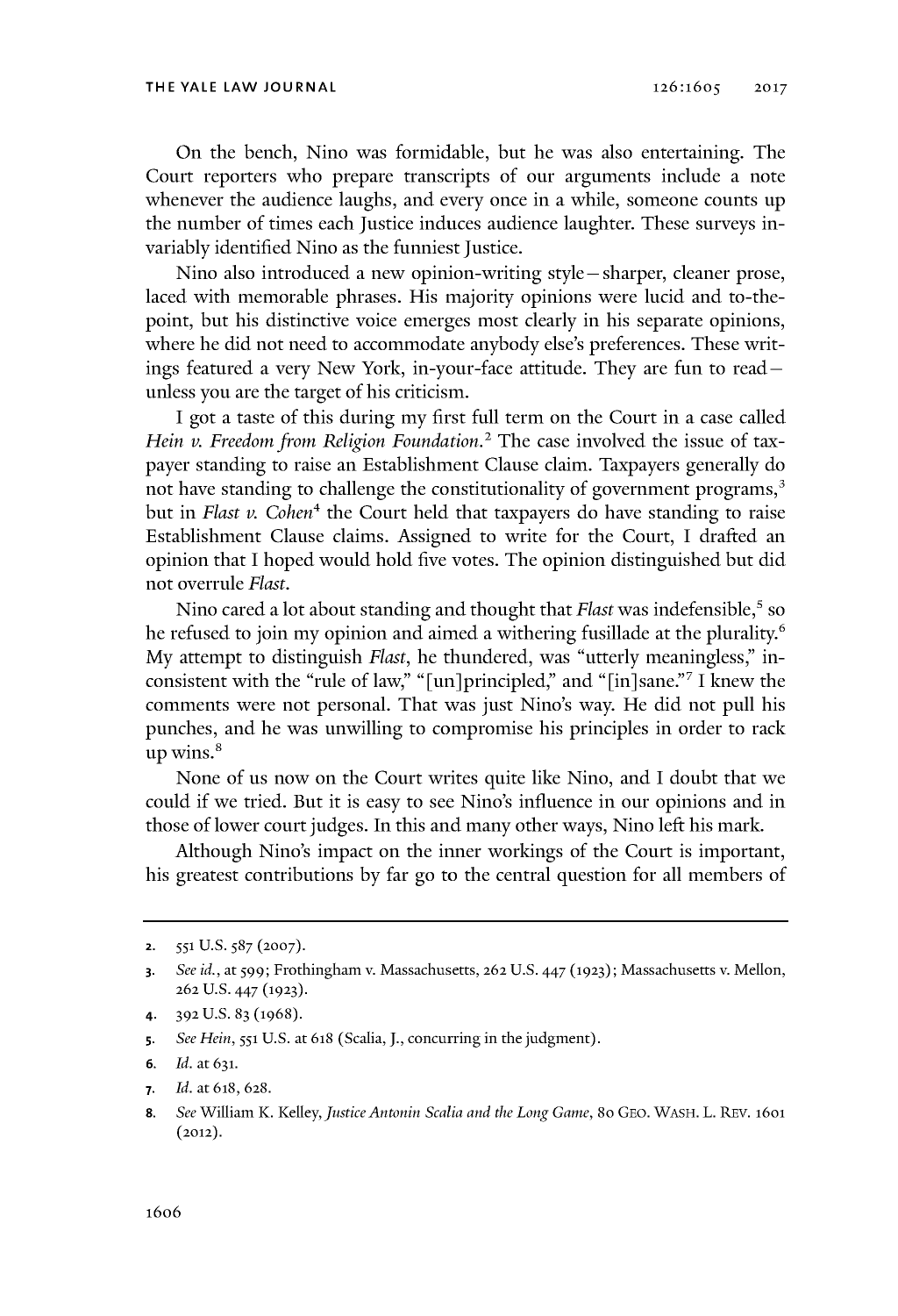the federal judiciary: What is our proper role under our Constitution? Nino had clear answers. He was, in my view, the most theoretical Justice ever to sit on the Supreme Court. He had well-thought-out theories about statutory and constitutional interpretation, and he stuck to them.

As is well known, Nino's theory of statutory interpretation was textualism. He tirelessly preached that a statute should **be** read to mean what its words would convey to an ordinary reader. The intent of those who wrote the words or voted for the law and the so-called purpose of the law are irrelevant. And in Nino's book, legislative history was worse than useless; it was anathema.

With Nino on the bench, savvy Supreme Court advocates either sidestepped any reference to legislative history or mentioned it very delicately. **A** tried and true circumlocution went like this: "For those who find legislative history helpful, **I** note. **. . ."** Every now and then, however, an attorney, exhibiting either boldness or naiveté, would plunge right in and stress the importance of a passage in a committee report or some even less exalted form of legislative history. And then the show would begin. Nino would lean forward and challenge the attorney: "Did the House or Senate vote on that report? Did the President sign it?" Now that Nino is gone, when an attorney points to legislative history, I instinctively expect the old fireworks - but nothing happens.

Nino is no longer with us to lead the textualist campaign, but his influence is still felt. During his time on the bench, this theory had an enormous influence on the federal courts. To appreciate this, it is helpful to call to mind where things once stood. As Nino recounted in his book, *A Matter of Interpretation,* there was a time not long ago when the subject of statutory interpretation was sorely neglected.<sup>9</sup> Law schools did not teach the subject, and scholars had little interest in the field.<sup>10</sup> The canons of interpretation were scorned.<sup>11</sup> Legislative intent, as shown **by** legislative history, and legislative purpose figured prominently in Supreme Court decisions.

Here are two (admittedly extreme) examples. In **1971,** in a case called *Citizens To Preserve Overton Park, Inc. v. Volpe,<sup>12</sup>*the Supreme Court wrote that **be**cause the legislative history was unclear it would look to the text of the law. That same year, in *Griggs v. Duke Power Company,"* a landmark decision inter-

**<sup>9.</sup>** ANTONIN SCALIA, **A** MATTER OF INTERPRETATION: FEDERAL **COURTS AND** THE LAw **14-15** (Amy Gutmann ed., **1997).**

**<sup>10.</sup>** *Id.*

**ii.** *Id.* at **25-27.**

**<sup>12.</sup> 401 U.S. 402, 412 n.29 (1971)** ("The legislative history of [the statutes at issue] is ambiguous **....** Because of this ambiguity, it is clear that we must look primarily to the statutes themselves to find the legislative intent.").

**<sup>13.</sup> 401 U.S. 424 (1971).**